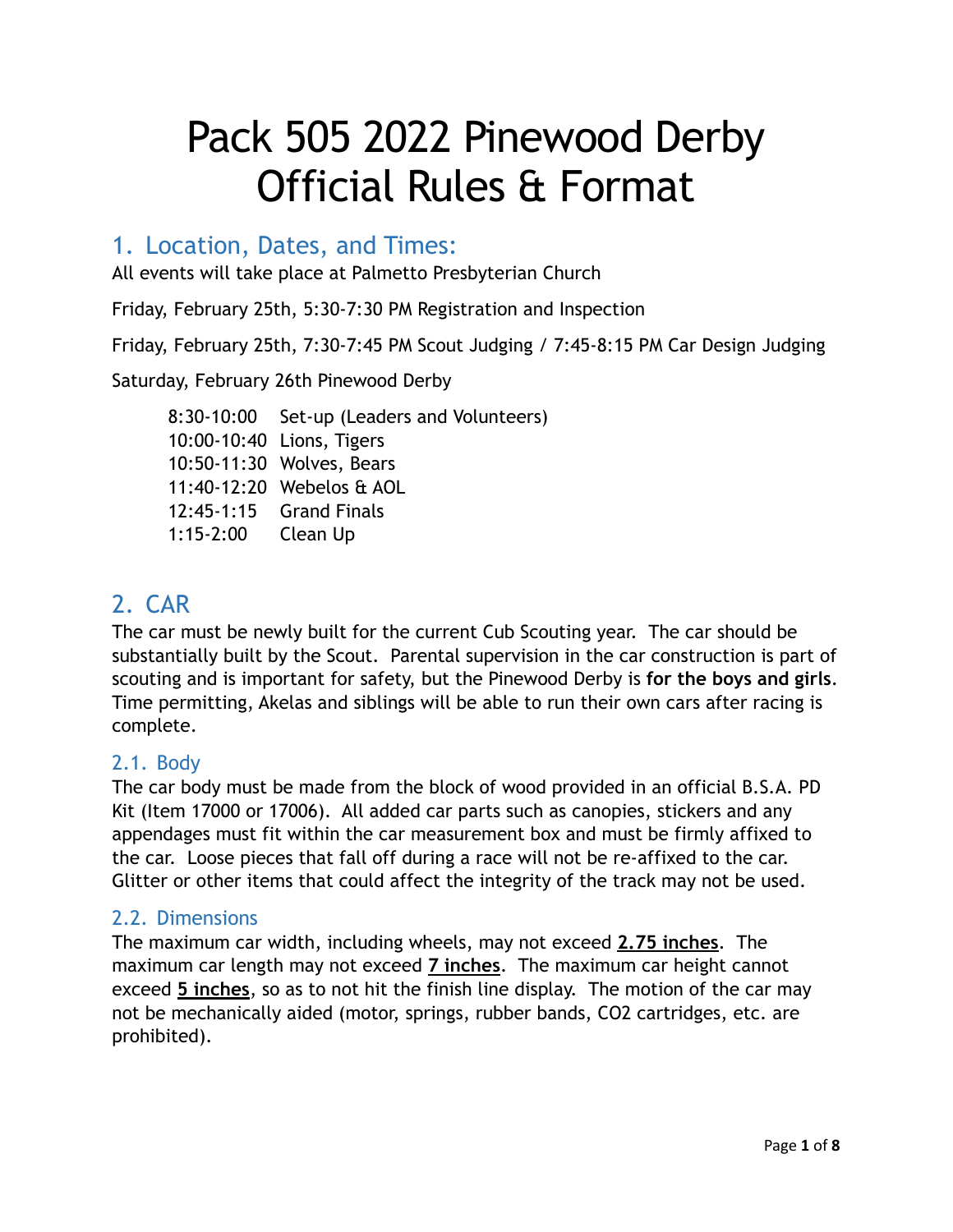#### 2.3. Weight

The total car weight may not exceed **5 ounces** as determined the pack's official scale. An electronic scale will be used to weigh cars. Cars will not be accepted if their weight exceeds 5.0 ounces by even the smallest resolution. A minimum weight of at least 3.0 ounces is recommended, so that the car can successfully make it to the finish line. It is recommended that weights are not added to the bottom of the car unless it is submerged into the car body as they have shown to interfere with the track in the past. The maximum dimension between the car body bottom and the track is 3/8", in a perfect scenario.

#### 2.4. Axles

The car axles must be from the official B.S.A. PD Kit (Item 17006) or an official PD wheel replacement kit (Item 17007 or 17553,-54,-55,-56,-57). Pinewood Derby Axle Guard (Item 17107) is permitted, but it must be properly installed so as to meet dimensional car requirements. Axles must be firmly attached to the car. Wood glue, model glue or rubber cement may be used to keep axles in place, but inspectors must be able to verify that the axles are not solid, therefore, do not use opaque glue, wood filler, or paint. The axle grooves provided on the official wood block must be used; **extending the wheel base is not permitted.** This will be verified at judging through the use of an axle alignment tool. The use of a flexible suspension system of any type is prohibited.

#### 2.5. Wheels

The car wheels must be from the official B.S.A. PD Kit (Item 17006) or an official PD wheel replacement kit (item 17007 or 17553,-54,-55,-56,-57 or ). Minor wheel sanding is permitted to remove burrs and mold projection defects. Grooves (H or Vstyle) ground into the wheels are not permitted. See [Figure 1](#page-2-0) for additional examples of wheels that will and won't pass inspection. The decorative dots on the wheel treads may not be removed. The wheels must be attached to the car with the pins provided in the kit. No cars will be accepted where bearings, washers, or spacers are used as part of the wheel assembly. The official wheel width is **0.34 inches**. Wheels may not be designed to ride upon the track guide strip (no rail-riding).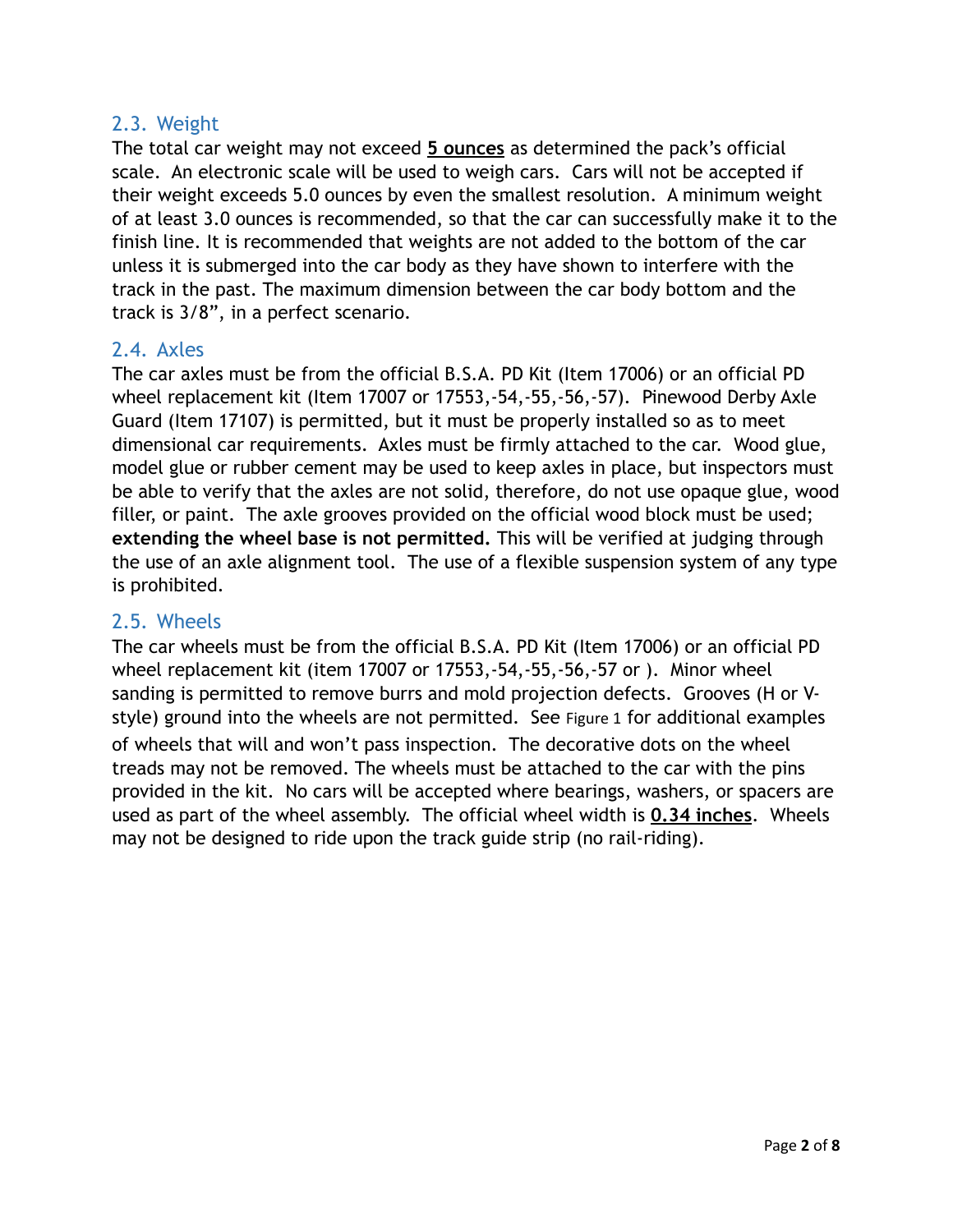## Wheel Profile Illustration:



<span id="page-2-0"></span>

#### 2.6. Lubrication

Only graphite powder or the new B.S.A. white lube T102/polytetrafluoroethylene may be used to lubricate wheels. Warning - other lubricants may damage the plastic wheels and keep them from turning freely. Once a car has passed inspection it will not be lubricated by race officials.

#### 2.7. Head Start

The car cannot be designed such that it attains a head start upon race commencement. The car front cannot have material carved out such that the pin holding the car at the start line drops below, allowing the car to start rolling, before the other cars in the heat can start rolling. See the yellow car in [Figure 2](#page-3-0) as an example of a car built to have such an advantage at the start. This car will not pass inspection, nor will any car built per the Ultimate Car's "quick start" design in the Pinewood Derby Speed Secrets book.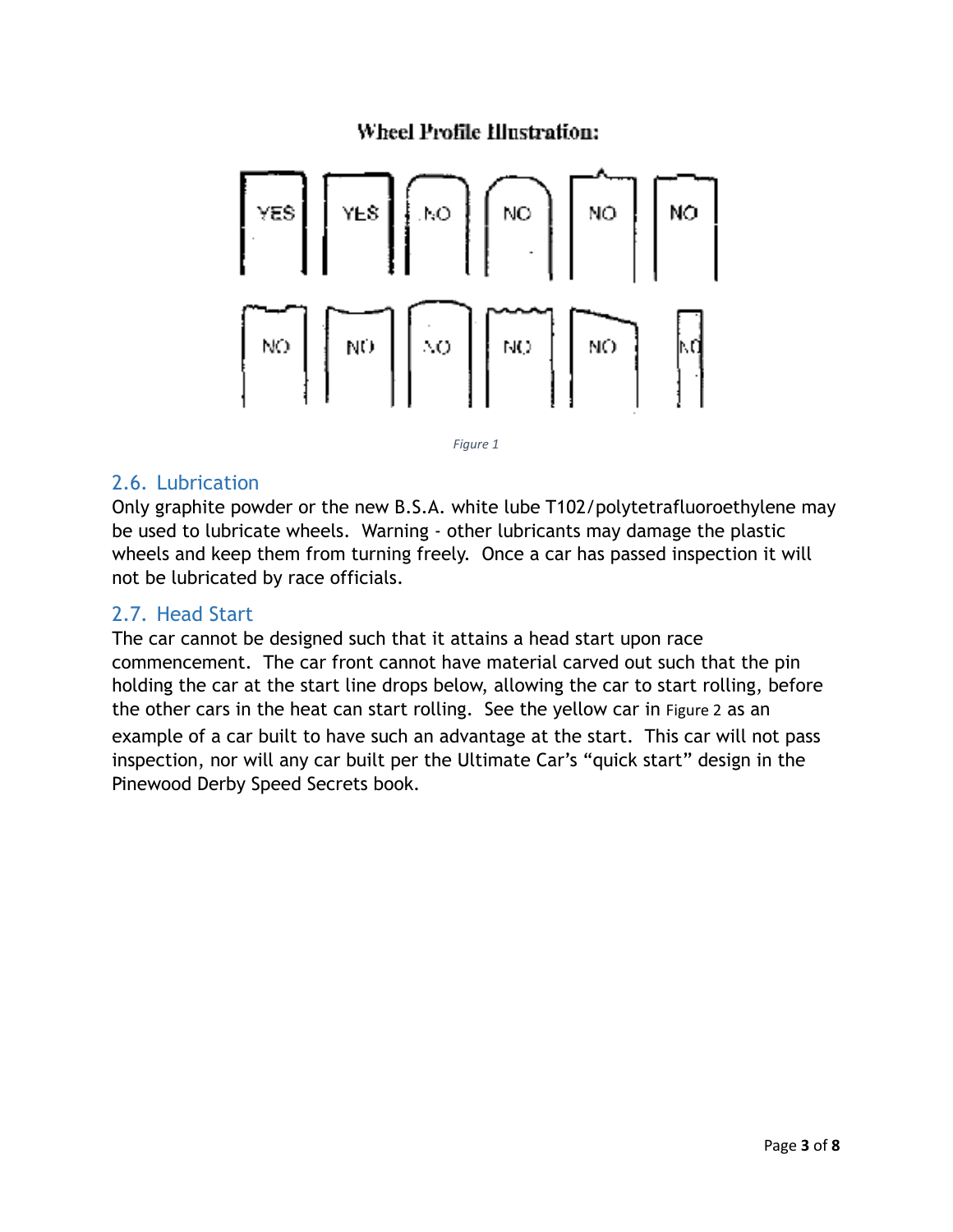

<span id="page-3-0"></span>*Figure 2* 

# 3. CAR DESIGN AWARD CATEGORIES

#### 3.1. Awards

One award will be awarded for each of the following car design categories:

- 1. Most Realistic Car
- 2. Best Truck
- 3. Most Patriotic Car
- 4. Best Use of Scout Theme
- 5. Best Use of Camping Theme
- 6. Best Paint Job
- 7. Most Original Design
- 8. Best Wedge Car
- 9. Best Animal Design
- 10. Best Racer That's Not a Car
- 11. Funniest Design
- 12. Most Innovative Design
- 13. Most Creative Use of Weight
- 14. Best Military Theme
- 15. Strangest Shaped Car
- 16. Best Video Game Theme
- 17. Best Engineered
- 18. Slowest Looking Car
- 19. Fastest Looking Car
- 20. Judges' Choice
- 21. Scouts Choice VOTED FOR ONLY BY SCOUTS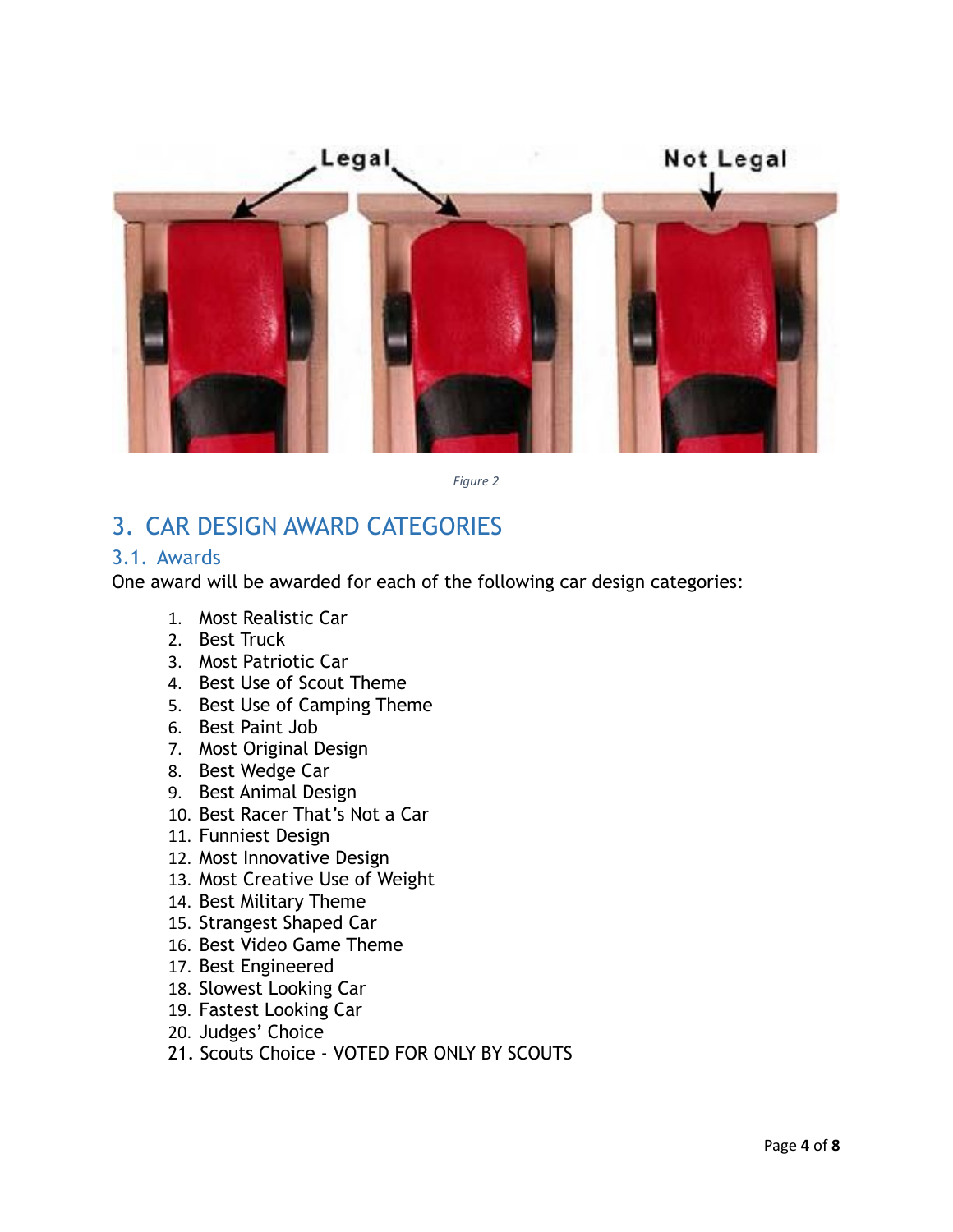### 3.2. Judging

Judging is "Open"- Any Pack 505 adult can participate. Judging will begin at time specified above or after all cars are checked-in, whichever occurs first. Those cars not checked in before judging starts will not be in the design contest.

Scouts Choice - All scouts that are present at the end of check-in will be allowed to vote in the Scouts Choice award.

#### 3.3. Judge Selection

Each judge will be able to select one car for each of the categories. **A judge cannot select the same car for more than one category.** A judge may vote for his/her child's car if he/she believes it is best in a given category. Each judge can fill out only one ballot, regardless of the number of children in the Pack. Ballots will be entered via an online voting system, requiring a smartphone.

#### 3.4. Tally

Ballots will be tallied automatically via electronic app. Ties will be broken by a coin flip.

#### 3.5. Votes

If a car receives the most votes for more than one category, it will be awarded the category for which it receives the greatest margin of victory by vote count. If margin of victory by vote count is the same, it will be awarded the category for which it receives the greatest margin of victory by percentage of total votes in the category. The car receiving the second-most votes in the category not awarded to the first car will win the category not awarded to the first car. If the car receiving the secondmost votes has already won a different category, the car receiving the third-most votes will win the category. This will continue until a winner is determined.

## 4. RACE PROCEDURE

Cars may be raced only by the qualifying Cub Scout, who must be officially registered at Council as being a member in good standing of Pack 505, based on the official recharter roster. The pack will do its best to account for social distancing during this event, as it does with all events.

As with all official Pack 505 activities, scouts are expected to attend in full uniform. Registration of all cars will be at the location and time specified above. At the sole Derby Manager discretion, and only in extenuating circumstances, a participant may be permitted to check-in on Saturday morning, but must be registered by 9:00 AM on Race Day. Once the cars have passed inspection, race officials will maintain possession until the car has completed its Pinewood Derby racing. The Pinewood Derby will be conducted at the location and time specified above, with racing proceeding by the groups shown.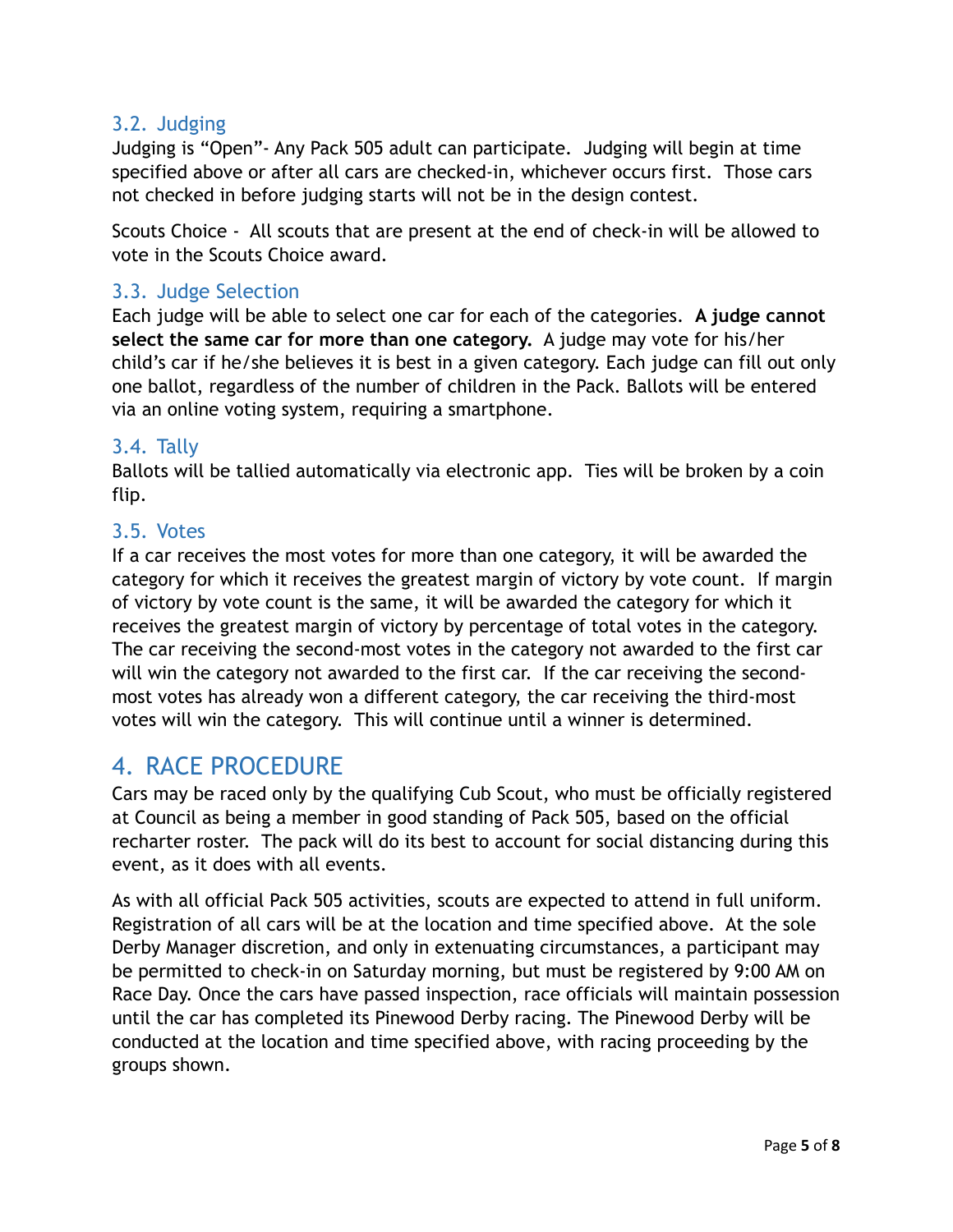### 4.1. Race Format:

#### 4.1.1. Preliminary Rounds

Based on rank numbers, the races will be ran in groups:

- Lions and Tigers will race as a group
- Wolves and Bears will race as a group
- Webelos and AOL will race as a group

First and second place in each **rank** will move on to the Grand Finals. **The next four fastest cars in each grouping will also make it to the Grand Finals as wild card entries, regardless of rank.** A parent or guardian will need to leave their phone number for texting purposes if their Scout makes a wild card spot. Cars will need to be picked up at the end of the race.

The racing software will generate a racing schedule, mixing up the racers and lanes used each time. During the preliminary rounds, each car will race in four valid heats. The racing software starts a timer at the moment the race begins, and records each car's time when it crosses the finish line.

#### 4.1.2. Grand Finals

For the Grand Finals, sixteen heats will be conducted using the same format as used for preliminary rounds. Trophies will be awarded for 1st, 2nd and 3rd place. At intervals of approximately each twenty heats, and between all rounds, the track will be swept down to minimize the buildup of debris on the track.

#### 4.1.3. Ranking Results

Overall ranking results (1st place,  $2nd$  place, etc) will be determined using the cumulative time of each car's three fastest heats. The slowest heat for each car will be thrown out (won't count).

#### 4.1.4. Trophies

Trophies will be awarded for 1st , 2nd and 3rd place in each rank.

#### 4.1.5. Control Car

A "control car" will be used during the race to obtain statistical information. The intent is to try to understand if and how speed of a given car changes over the course of the day. The control car will be included as a participant in each preliminary round, but not in the Grand Finals.

#### 4.1.6. Tie

In the event of a tie cumulative score in the top four finishers in the preliminary rounds or in the Grand Finals, a tie-breaker round will be conducted. Only those cars that actually tied will participate. Example: If two cars finish tied for first, a threeheat tie-breaker will determine 1st and 2nd place. The car that finished just behind those tied for first will automatically finish 3rd, and so on.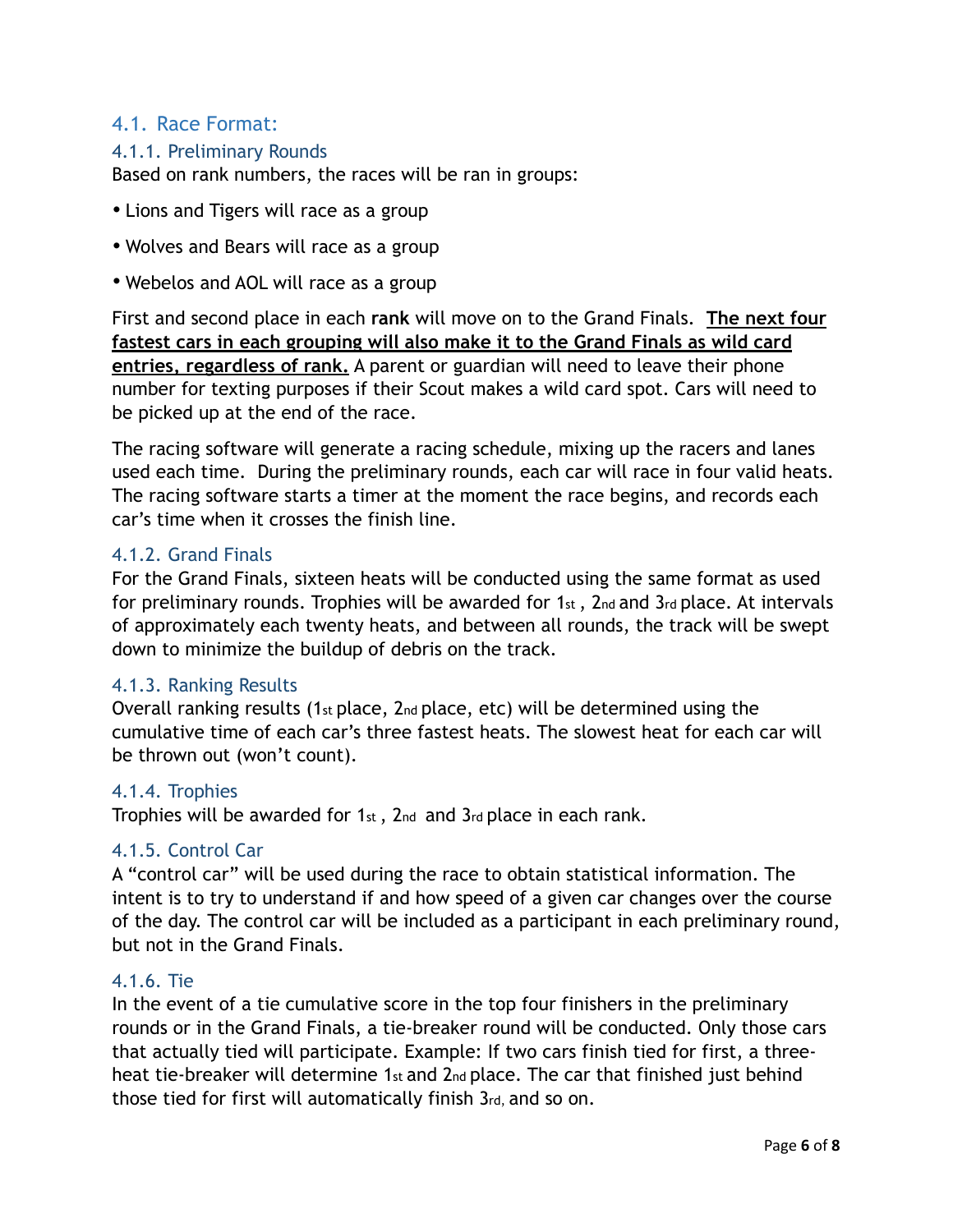#### 4.2. Do-Overs

• If one or more cars in a heat do not finish, but no car interferes with another car:

The track will be inspected by the judges. If a track defect is identified, the heat will be declared invalid and will be repeated after track repairs. If no track defects are identified, the heat will be declared valid and results recorded. The car(s) that did not finish will be inspected for worthiness to continue. If mechanical defects are identified, the official race mechanic will have 5 minutes to fix the car, and then racing must continue whether or not the car can be repaired. The car repair is intended to restore it to its condition at the time it was inspected.

• If judges determine that one or more cars interfered with one or more other cars:

The track will be inspected by the judges. If a track defect is identified, the heat will be declared invalid and will be repeated after track repairs. If no track defects are identified, the heat will be declared invalid and will be repeated. The car(s) that did not finish will be inspected for worthiness to continue. If mechanical defects are identified, the official race mechanic will have 5 minutes to fix each car, and then racing must continue whether or not the cars can be repaired. The car repair is intended to restore it to its condition at the time it was inspected.

- If an error is made by the starting official, the judges may declare the heat invalid and it will be repeated.
- The race director reserves the right to resolve all disputes if judges are unable to resolve in a timely manner. Disputes involving a race director's son will be resolved by the head judge.
- If a timer system fault is detected, the heat will be declared invalid and repeated. Previously completed heats will be reviewed to determine if they were affected by the timer system fault. Any heats determined to have been run with the timer system fault will be declared invalid and will be repeated.
- At the end of each rank racing, a timing audit will be performed by the race management software. Any heats identified as anomalies will be reviewed and, discussed by the judges and, at the race director's discretion, the affected heat(s) may be re-run.